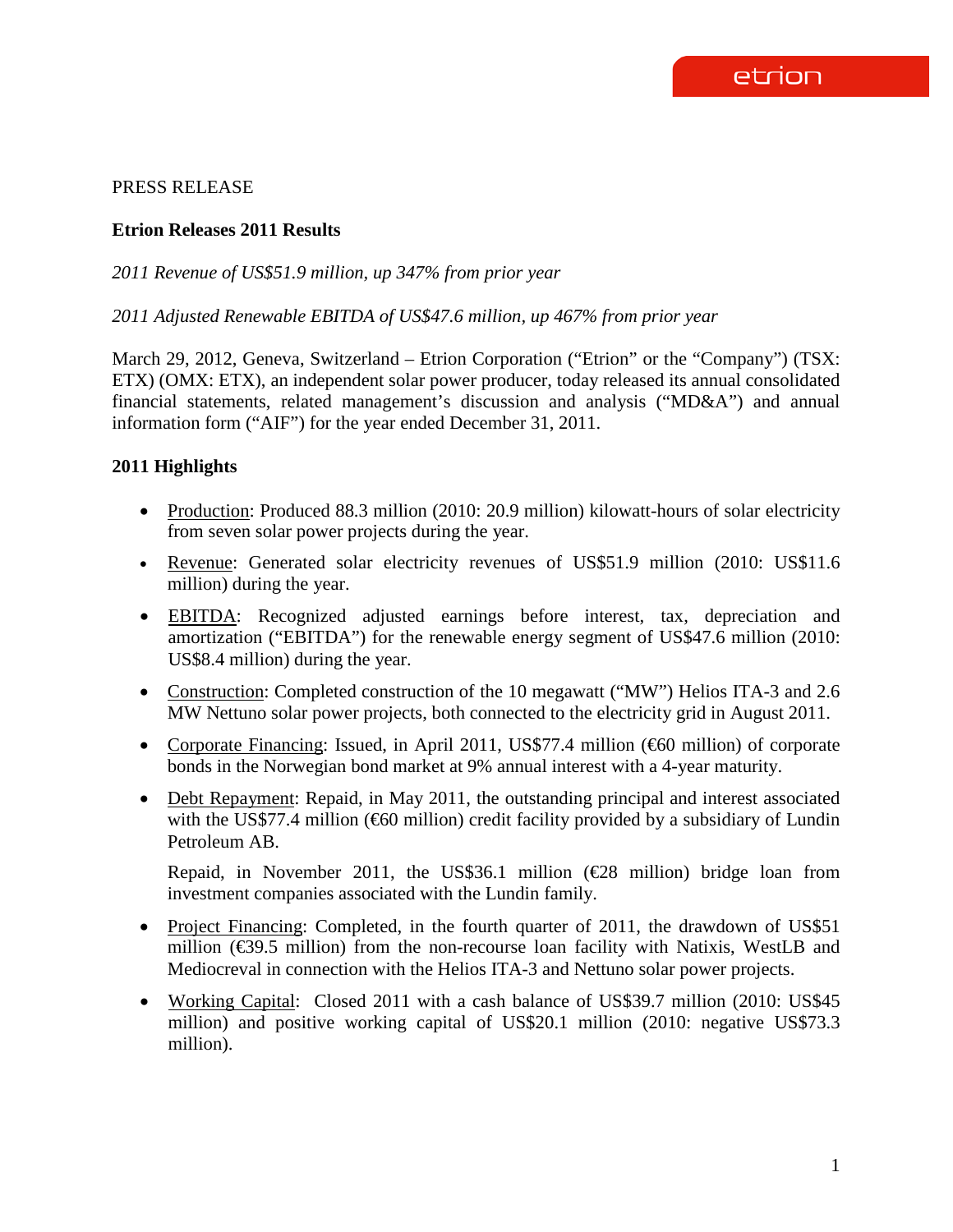### **Management Comments**

Marco A. Northland, the Company's Chief Executive Officer, commented, "Etrion made significant progress in 2011 by completing almost 13 MW of additional solar capacity. Etrion now has a fully-funded solar portfolio of 60 MW with substantial revenues and cash flows from operations. Our solar parks produced approximately 10% above expectations in 2011, and we look forward to expanding our installed capacity in 2012."

Mr. Northland continued, "2012 will be an exciting year as we pursue our plans to diversify into new markets, particularly in the Americas. We are focused on increasing free cash flow to prepare for potential future dividend distributions. I believe Etrion is well positioned to expand, diversify and achieve sustainable growth based on market-driven energy contracts with industrial clients."

### **Results**

For the year ended December 31, 2011, the Company reported a net loss of US\$26.3 million (loss per share of US\$0.14) compared to a net loss of US\$18.1 million (loss per share of US\$0.11) for the comparable period in 2010.

The net results for the year ended December 31, 2011, were adversely affected by non-recurring, non-cash items of US\$14 million, which included impairment losses totaling US\$9.7 million related to the Group's legacy oil and gas investments and development pipeline of solar power projects in Italy, an equity-based financing fee of US\$3.2 million and non-cash compensation of US\$1.1 million. Before these non-recurring, non-cash items, the Company's net loss for the year ended December 31, 2011, would have been US\$12.3 million (loss per share of US\$0.07).

# **Management Change**

Effective April 1, 2012, the Company has appointed Cheryl Eversden as interim Chief Financial Officer. Mrs. Eversden replaces Garrett Soden, who is resigning to pursue other opportunities with the Lundin family. Mr. Soden has been CFO of Etrion and its predecessor company since December 2006 and will remain available to ensure a smooth transition of responsibilities.

Mrs. Eversden has been Etrion's Director of Finance and Accounting since January 2011 and was previously Group Financial Controller for ShaMaran Petroleum Corp. and Cadogan Petroleum plc. She is a Canadian chartered accountant and previously worked within the Assurance and Advisory Group at Deloitte in Calgary and London.

Etrion's CEO, Marco A. Northland, commented, "Garrett has created a culture of strong controls, continual process improvements and high standards for the finance and accounting team. I thank him for his leadership and contribution during a period of tremendous growth at Etrion. I am pleased to appoint Cheryl as interim CFO. She will play an instrumental role in the company's next growth phase."